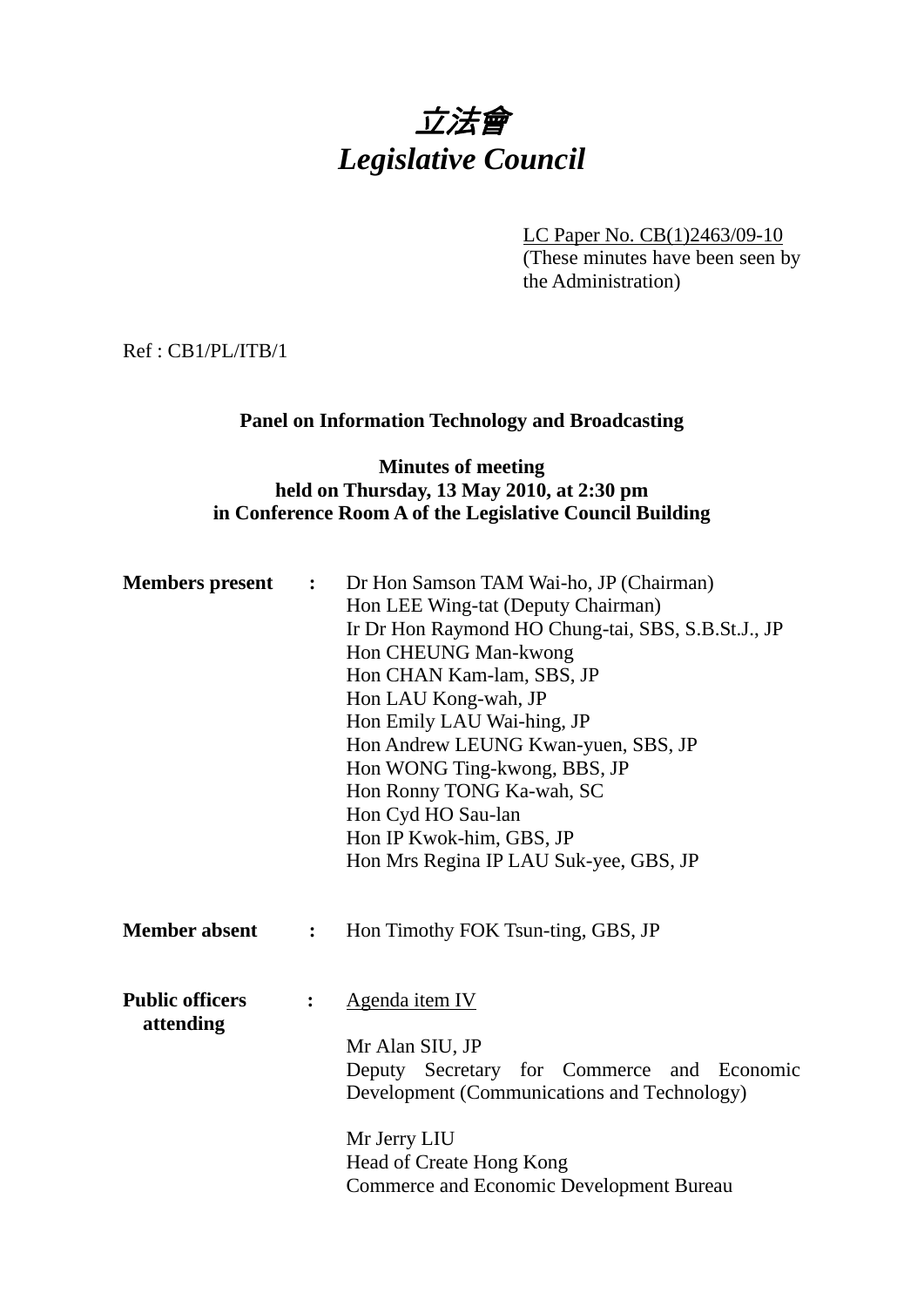Ms Ida LEE Principal Assistant Secretary for Commerce and Economic Development (Communications and Technology)B

Agenda item V

Miss Elizabeth TSE, JP Permanent Secretary for Commerce and Economic Development (Communications and Technology)

Mr Alan SIU, JP Deputy Secretary for Commerce and Economic Development (Communications and Technology)

Mr Jerry LIU Head of Create Hong Kong Commerce and Economic Development Bureau

Ms Ida LEE Principal Assistant Secretary for Commerce and Economic Development (Communications and Technology)B

Agenda item VI

Miss Elizabeth TSE, JP Permanent Secretary for Commerce and Economic Development (Communications and Technology)

Mr Jeremy GODFREY Government Chief Information Officer

Mr Stephen MAK, JP Deputy Government Chief Information Officer (Consulting and Operations)

Mr Bassanio SO Deputy Government Chief Information Officer (Policy and Customer Service)

 **invitation** 

Attendance by : Agenda item IV

Hong Kong Design Centre

Dr Edmund Lee Executive Director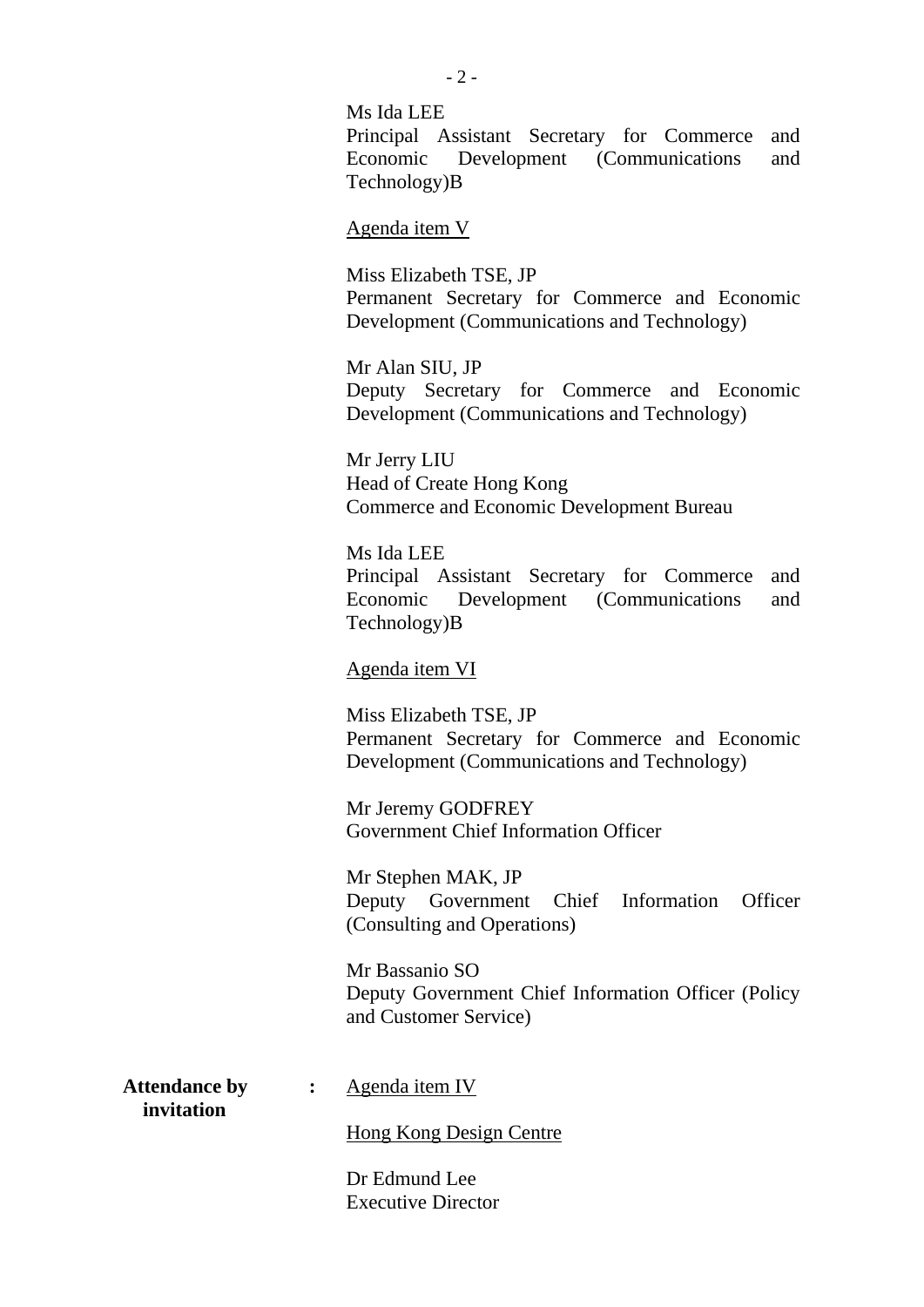|        |     | <b>Clerk in attendance :</b>                                                                                                                                                                                                                                                                                                                                 | Ms YUE Tin-po<br>Chief Council Secretary (1)3                              |                                                                                                                                                                            |  |  |
|--------|-----|--------------------------------------------------------------------------------------------------------------------------------------------------------------------------------------------------------------------------------------------------------------------------------------------------------------------------------------------------------------|----------------------------------------------------------------------------|----------------------------------------------------------------------------------------------------------------------------------------------------------------------------|--|--|
|        |     | <b>Staff in attendance</b><br>$\ddot{\cdot}$                                                                                                                                                                                                                                                                                                                 | Mr Bonny LOO<br><b>Assistant Legal Adviser 3</b>                           |                                                                                                                                                                            |  |  |
|        |     |                                                                                                                                                                                                                                                                                                                                                              | <b>Ms Annette LAM</b><br>Senior Council Secretary (1)3                     |                                                                                                                                                                            |  |  |
|        |     |                                                                                                                                                                                                                                                                                                                                                              | Ms May LEUNG<br>Legislative Assistant (1)6                                 |                                                                                                                                                                            |  |  |
| Action | I.  |                                                                                                                                                                                                                                                                                                                                                              | <b>Confirmation of minutes of meeting</b><br>(LC Paper No. CB(1)1771/09-10 | -- Minutes of meeting held<br><sub>on</sub><br>8 March 2010)                                                                                                               |  |  |
|        |     |                                                                                                                                                                                                                                                                                                                                                              |                                                                            | The minutes of the meeting held on 8 March 2010 were confirmed.                                                                                                            |  |  |
|        | II. | Information papers issued since the last meeting<br>$(LC$ Paper No. $CB(1)1774/09-10(01)$ -- Letter from Hon LEE Wing-tat<br>(Chinese version only)<br>proposing to discuss the related<br>information<br>issues<br>and<br>on<br>communications technology under<br>the Framework Agreement on<br>Kong/Guangdong<br>Hong<br>Co-operation dated 27 April 2010 |                                                                            |                                                                                                                                                                            |  |  |
|        |     | (Chinese version only)                                                                                                                                                                                                                                                                                                                                       |                                                                            | LC Paper No. $CB(1)1815/09-10(01)$ -- Letter from Hon LEE Wing-tat on<br>sponsorship<br>of<br>the<br>radio<br>programme by political parties<br>dated 28 April 2010        |  |  |
|        |     | (Chinese version only)                                                                                                                                                                                                                                                                                                                                       | LC Paper No. $CB(1)1816/09-10(01)$                                         | -- Submission on radio advertising of<br>a political nature from a member<br>of the public dated 29 April 2010                                                             |  |  |
|        |     | (English version only)                                                                                                                                                                                                                                                                                                                                       | LC Paper No. $CB(1)1854/09-10(01)$                                         | -- Submission<br>sponsored<br>on<br>programme and advertising of a<br>political nature on radio<br>and<br>electronic media from a member<br>of the public dated 7 May 2010 |  |  |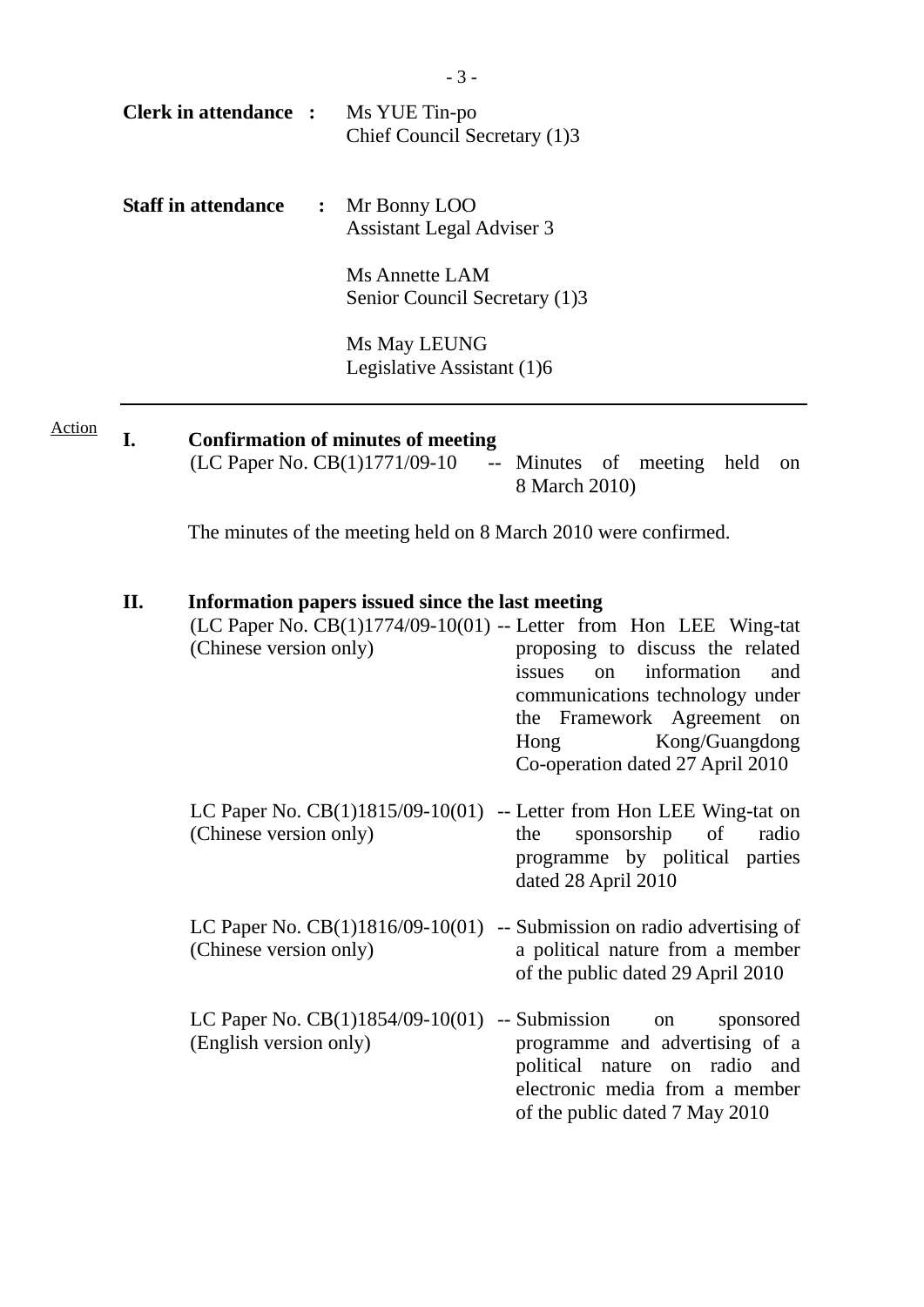| LC Paper No. $CB(1)1861/09-10(01)$ -- Letter from Hon WONG        |                                                               |  |  |
|-------------------------------------------------------------------|---------------------------------------------------------------|--|--|
| (Chinese version only)                                            | Ting-kwong on related issues on                               |  |  |
|                                                                   | fair and balanced reporting by<br>mass media dated 7 May 2010 |  |  |
| LC Paper No. CB(1)1895/09-10(01) -- Submission from Mr Martin OEI |                                                               |  |  |
| (Chinese version only)                                            | on Hon WONG Ting-kwong's                                      |  |  |

*(tabled at the meeting and subsequently issued via email on 13 May 2010)*  letter dated 7 May 2010 issued vide LC Paper No. CB(1)1861/09-10(01))

2. Members noted that the above papers had been issued for the Panel's information.

3. The Chairman informed the meeting that the item "Related issues on information and communications technology under the Framework Agreement on Hong Kong/Guangdong Co-operation" proposed by Hon LEE Wing-tat had been included in the list of outstanding items for discussion. He urged the Administration to brief the Panel on the subject as soon as practicable.

4. The Chairman referred to the letters from Hon LEE Wing-tat and Hon WONG Ting-kwong, and also submissions from members of the public regarding sponsorship of radio programme and advertising of a political nature. He said that on his instruction, the Secretariat had written to the Broadcasting Authority (BA) enquiring, among other things, details of the current regulatory regime governing sponsorship of radio programmes and/or advertising of a political nature, and whether the sponsored programme and/or announcement in question contravened any provisions of the relevant legislation, codes of practice and/or licence conditions. The BA had not yet responded to the enquiry.

5. At this juncture, Ms Emily LAU raised a point of procedure on whether it was proper for the Chairman to chair the discussion of the subject in question. Referring to the view expressed by some members of the public in their submissions to the Panel that the Chairman should not chair the discussion of the subject concerned in view of his commissioning of the programmes entitled "IT Talk" broadcast by Hong Kong Cable Television Limited between May and June 2008, she suggested that in order to avoid conflict of interest and to ensure fair conduct of the meeting, the discussion should be chaired by the Deputy Chairman, Hon LEE Wing-tat instead.

6. Mr Andrew LEUNG was of the view that it would neither be proper for Hon LEE Wing-tat, as a member of the Democratic Party associated with the alleged political advertising, to chair the meeting. Mr Andrew LEUNG, Mr WONG Ting-kwong and Mr LAU Kong-wah considered it proper for the Chairman to continue chairing the discussion on the meeting arrangements. They also supported the Chairman to chair the proceedings of the future meetings when the subject matter was discussed.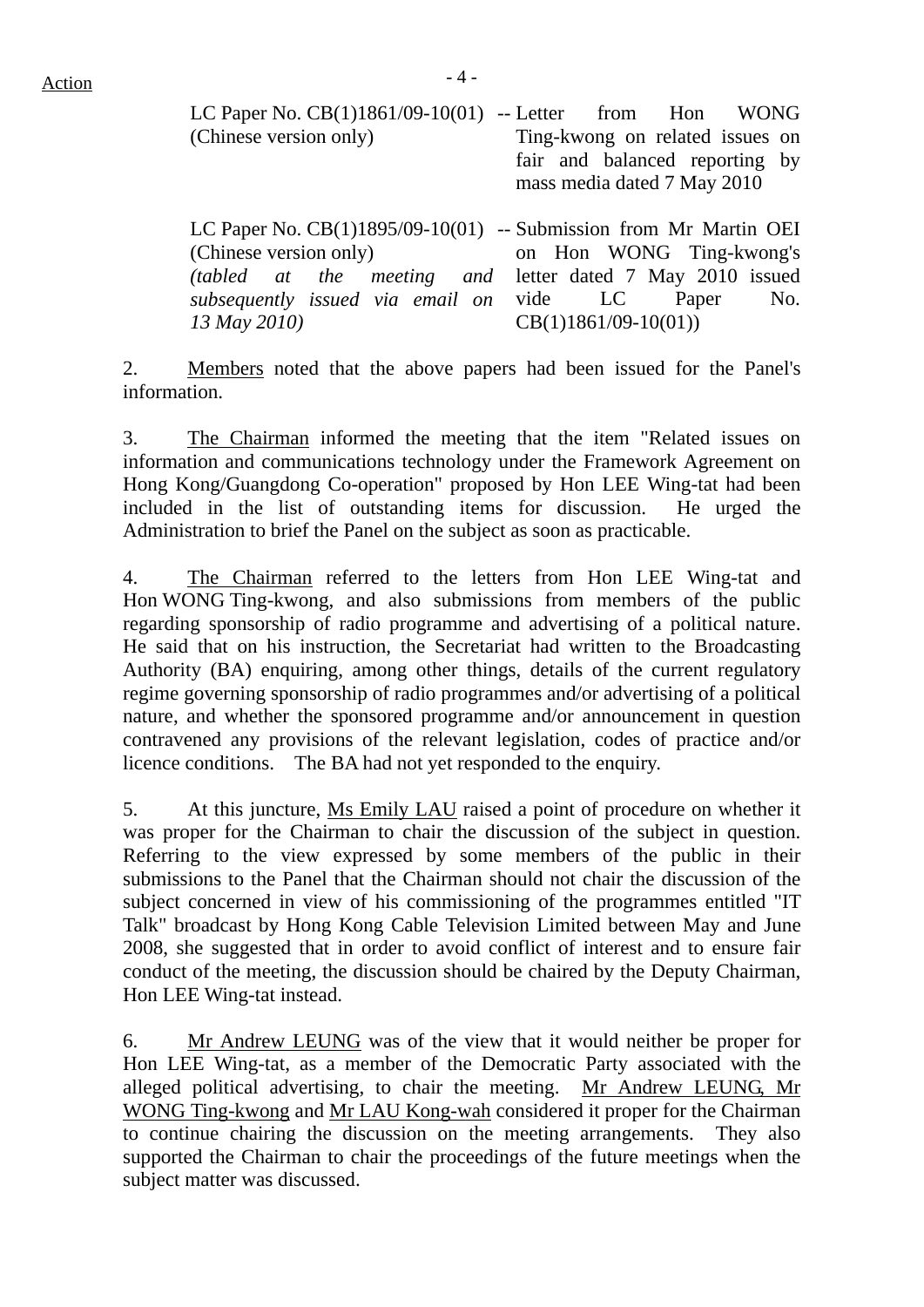7. Mr LEE Wing-tat said that the recent media reports about the sponsorship of radio programme by a certain political party and a paid radio announcement appealing to the audience to join the march against the proposal on constitutional reform had aroused public concern on the regulation of sponsorship of radio programmes and advertising. There were also concerns that sponsored programme and paid announcement of such a nature might amount to political propaganda, and that political parties with a stronger financial position would be more able to buy airtime to promote themselves, thereby monopolizing the media. He suggested that a special meeting be held to discuss the matter, and that representatives from the BA and the Hong Kong Commercial Broadcasting Company (Commercial Radio) should be invited to take part in the discussion.

8. The Chairman reminded members that the purview of the Panel was to monitor and examine Government policies and issues of public concern relating to broadcasting, information technology, telecommunications, film services and creative industry. It had no mandate to handle individual complaints that came under the purview of the BA.

9. While agreeing that the Panel should not examine individual cases, Mr Ronny TONG supported reviewing the current broadcasting policies and the scope of the regulatory regime that was provided for under the Broadcasting Authority Ordinance (Cap. 391) and/or any other legislation or relevant codes of practice with a view to examining whether there was a need for amending the legislation or issuing additional guidelines.

10. Ms Emily LAU said that the current regulatory regime, which allowed only the Government to promote its policies on radio and electronic media while no other advertisement of a political nature could be broadcast except with the prior approval of the BA, should be reviewed. She suggested that while awaiting the BA's response to the Panel's enquiry and the outcome of the BA's investigations into the complaints, a special meeting should be held to provide a forum for members of the public, the media and the academics to express their views on the relevant policy issues. She requested the Legislative Council (LegCo) Secretariat to prepare an information note on overseas practice in this regard for the Panel's reference.

(*Post-meeting note*: The information note was issued to members vide LC Paper No. IN18/09-10 on 10 June 2010.)

11. Mrs Regina IP noted that it was common practice in overseas jurisdictions such as the United Kingdom and the United States for political parties to commission advertising of a political nature. She supported that a special meeting be held to examine the current broadcasting policies and the governing legislation.

12. Mr IP Kwok-him said that related broadcasting policies on fair and balanced reporting by mass media in public affairs programme and commentary should also be examined. While agreeing that a meeting should be held, Mr LAU Kong-wah and Mr IP Kwok-him suggested that the matter be discussed at a later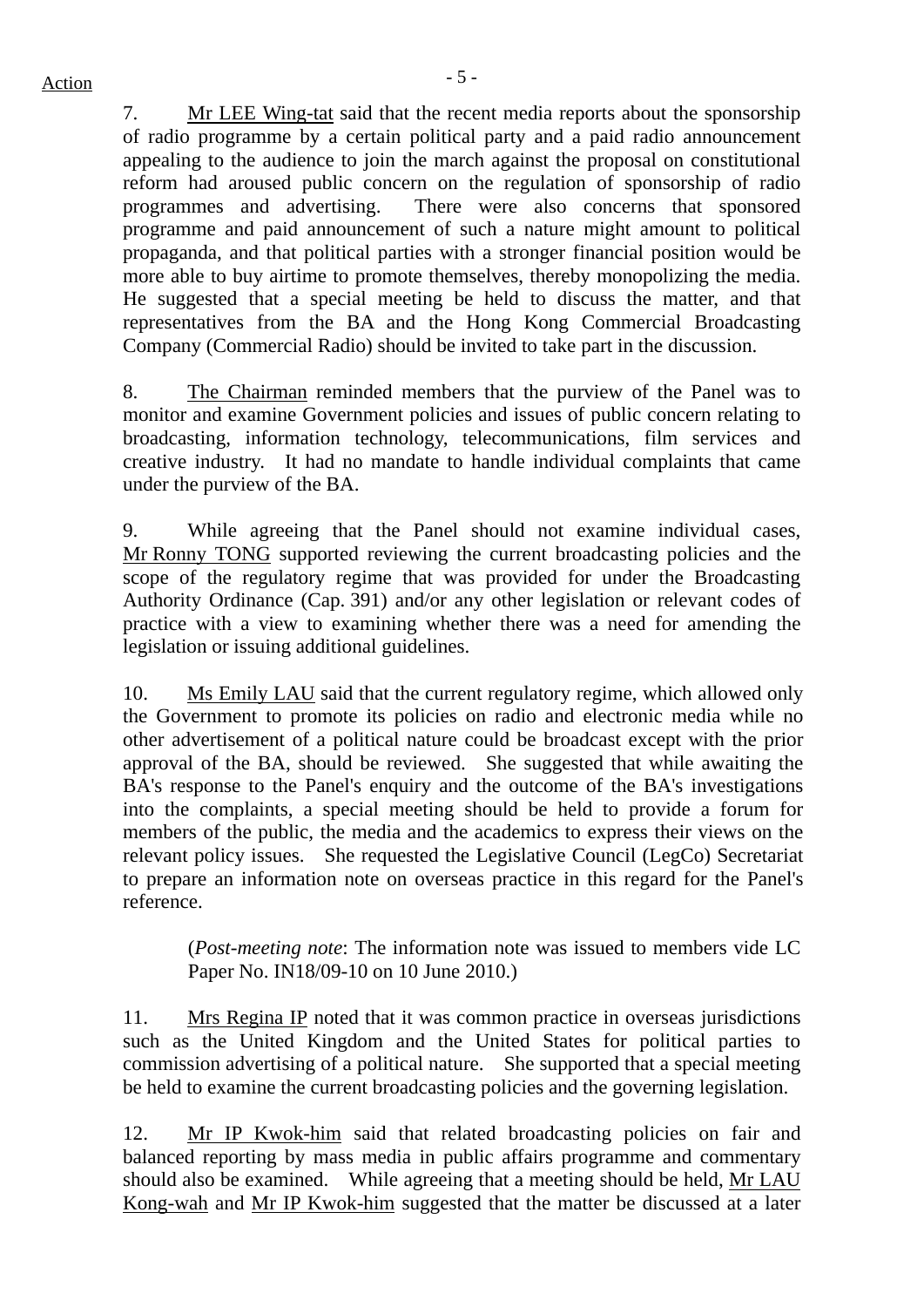stage when the BA had concluded its investigation into the alleged contravention as it would only be natural to make reference to the relevant incidents in the process of discussion.

13. The Deputy Secretary for Commerce and Economic Development (Communications and Technology) (DSCED(CT)) informed the meeting that the BA was conducting investigation into the complaints received in accordance with the established procedures. The public would be notified of the BA's ruling upon completion of the investigation, which would normally take one to two months' time. As far as he knew, the BA would soon reply to the Panel's enquiry.

14. Mr CHEUNG Man-kwong disagreed deferring the discussion pending the outcome of BA's investigation as discussion by the Panel on policy matter would not and should not affect the outcome of the BA's investigation and vice versa. Mr Ronny TONG said that policy discussion by the Panel needed not involve individual cases. He opined that a review of the broadcasting policy by the Panel and the BA's investigation into the complaints were separate issues that could be conducted in parallel. Mr LEE Wing-tat was of the view that the Panel discussion should focus on policy matter without making reference to individual cases.

15. Members agreed that a meeting be held to discuss the relevant policy matter with the Administration prior to the outcome of the BA's investigation into the complaints. The Administration was requested to invite representatives from the BA to take part in the discussion. The Chairman instructed the LegCo Secretariat to liaise with the Administration on meeting arrangement.

## **III. Date of next meeting and items for discussion**

 $(LC$  Paper No.  $CB(1)1843/09-10(01)$  -- List of outstanding items for discussion

LC Paper No.  $CB(1)1843/09-10(02)$  -- List of follow-up actions)

16. Members noted that a special meeting would be held on 31 May 2010 at 9:30 am to receive views from deputations on the future operation of the Radio Television Hong Kong and the new Charter.

17. Members noted that a regular Panel meeting would be held on 14 June 2010 at 2:30 pm to discuss the following items proposed by the Administration:

- (a) Spectrum Utilization Fee; and
- (b) Review of Local Access Charge.

(*Post-meeting note*: With the concurrence of the Panel Chairman, item (a) was replaced by the item "Progress report on the pilot run of Customer Complaint Settlement Scheme", and the item "Sponsored programme and advertising of a political nature on radio" was added to the agenda of the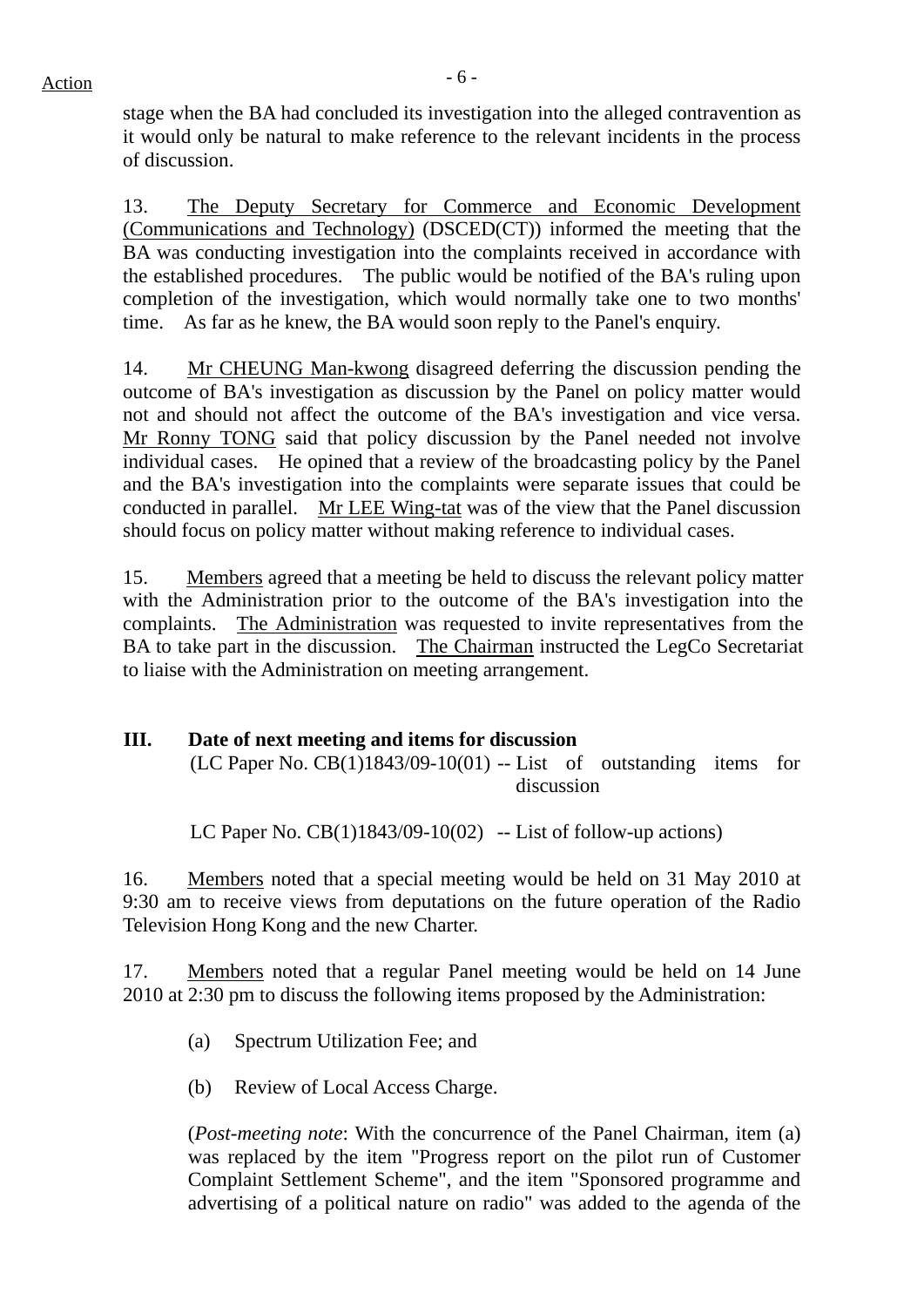# $Action$

regular Panel meeting scheduled for 14 June 2010.)

## **IV. Progress report on the work of Hong Kong Design Centre**

- $(LC$  Paper No.  $CB(1)1843/09-10(03)$  -- Administration's paper on Hong Kong Design Centre's activities from April 2009 to March 2010
	- LC Paper No.  $CB(1)1843/09-10(04)$  -- Paper on Hong Kong Design Centre prepared by the Legislative Council Secretariat (updated background brief)

LC Paper No. CB(1)1870/09-10(01) -- Administration's paper on Hong *(tabled at the meeting and subsequently issued via email on 14 May 2010)*  Kong Design Centre (power-point presentation materials))

#### Presentation by the Administration

18. At the invitation of the Chairman, the Executive Director of the Hong Kong Design Centre (ED/HKDC) gave a power-point presentation on the work and activities of HKDC between April 2009 and March 2010 to establish Hong Kong as a centre of design excellence in Asia.

#### *Promoting the development of creative industries*

19. Referring to the HKDC's aim to promote Hong Kong as a prime regional design centre, Ms Emily LAU enquired about the position of Hong Kong's creative industries in the international arena. DSCED(CT) said that Hong Kong had all along been in a leading position in the region in the development of creative industries. Through a wide variety of programmes and collaboration with local, Mainland and international partners, Hong Kong could establish itself as a centre of design excellence in Asia as a first step towards international acclaim. In fact, HKDC's flagship event, the annual Business of Design Week (BODW), had been one of the most significant events on the international design calendar and Asia's leading annual event on design, innovation and brands. Leading design countries including the United Kingdom, France and Italy were past partner countries of BODW. Japan would be the partner country for BODW 2010.

20. Mrs Regina IP referred to the practice in overseas countries such as the United Kingdom, Australia and Korea where there were ministerial officials in the cabinet responsible for the promotion of technology and the cultural and creative industries. She called on the Administration to draw reference from the successful experience of these economies, for example, by setting up a policy bureau to promote innovation and technology as well as cultural and creative industries, and providing an enabling environment to facilitate the development of creative culture, attract a pool of talents to help flourish diversified and innovative ideas, and assist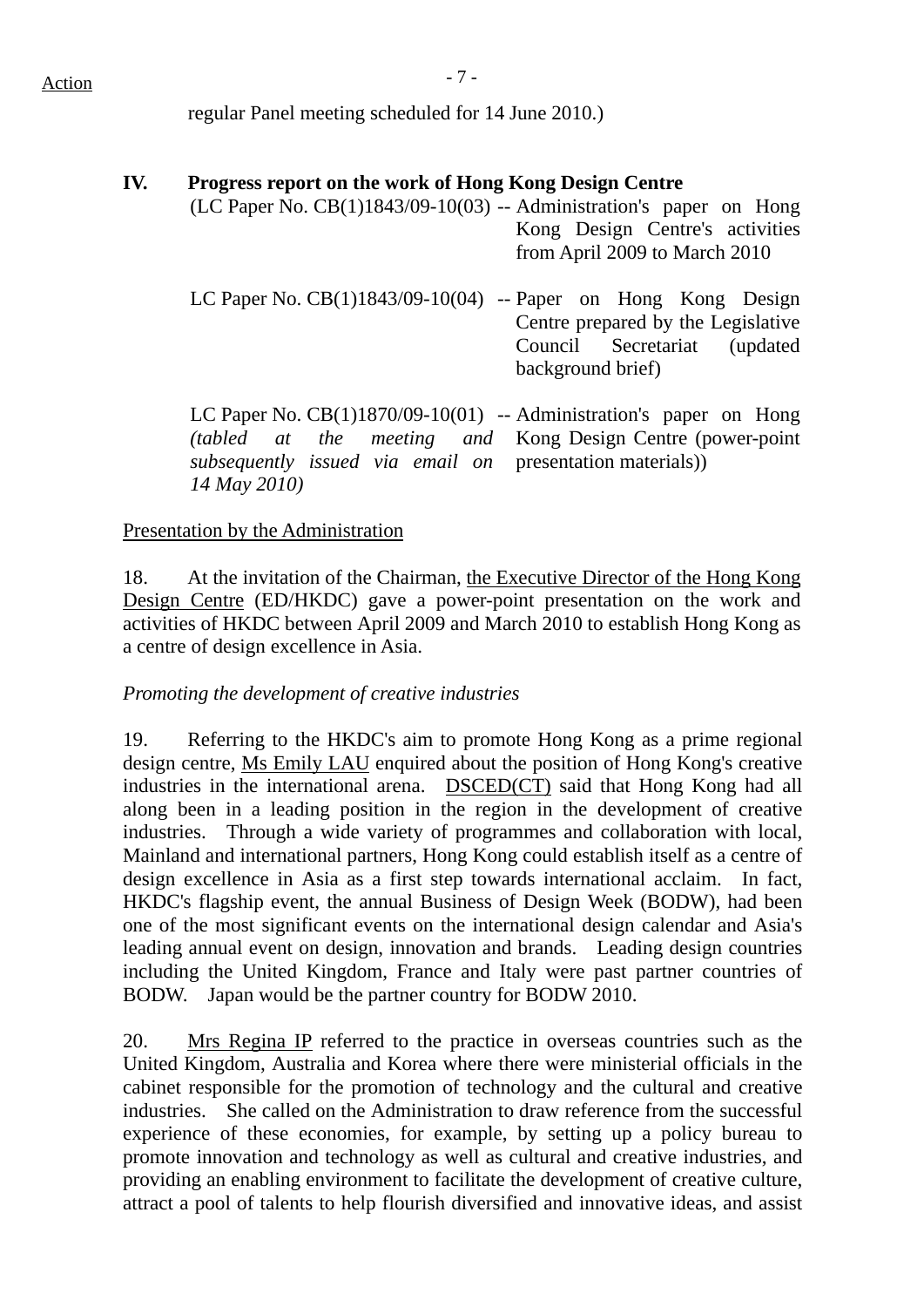the industries to explore business opportunities. She urged the Administration to reconsider the definition of creative industries, and broaden the scope of creative industries to embrace a wide range of sectors.

21. Mr LAU Kong-wah expressed concern whether the existing piecemeal and fragmented approach in promoting innovation and creativity through various different schemes and funds were sufficient in driving the development of creative industries in Hong Kong and in enhancing the competitive edge of Hong Kong in the face of external competition.

22. In response, DSCED(CT) said that the Administration attached great importance to fostering a conducive environment favourable to the development of creative industries, and raising Hong Kong's profile as a regional creative capital and a design hub. To this end, a dedicated office "Create Hong Kong (CreateHK)" was set up in June 2009 to drive the development of creative industries in Hong Kong, to coordinate the work of different departments, and to achieve greater synergy through integration of resources. To ensure better coordination and cost-effective deployment of various funding resources, the existing funds and schemes which were currently scattered among different agencies and departments for the development of creative industries had been centralized under the management of CreateHK. At the Panel's request, the Administration undertook to provide information on the practices in overseas jurisdictions and facilitating measures adopted to promote creative industries.

23. Mr Andrew LEUNG sought elaboration on HKDC's participation in the World Exposition 2010 Shanghai China (Shanghai Expo), and enquired about the initiatives undertaken to foster closer partnership and cooperation with creative and design professionals in the Mainland and build strategic networks with Mainland enterprises in the area of design.

24. In response, ED/HKDC and DSCED(CT) informed the meeting that to tie in with the Shanghai Expo, HKDC had organized a multi-faceted programme entitled "Hong Kong: Creative Ecologies-Business, Living, Creativity" in Shanghai from May to October 2010. The 6-month programme, which included an exhibition and a series of forums and conferences with international and regional/local speakers, aimed at introducing Hong Kong's creative talent and promoting its design excellence to the Mainland market and visitors to the Shanghai Expo. The exhibition, under the banner "Creative Ecologies", and the conferences and workshops which featured the works of Hong Kong iconic designers covering genres from fashion and luxury goods to product and spatial design, would showcase the creative talent of emerging Hong Kong young designers, and articulate to global audience the creative ecologies that made Hong Kong so vibrant. A six-day tour to Shanghai for design students and young designers would be organized to broaden their horizon and facilitate exchange of ideas with design professionals and students in Shanghai.

25. On injecting design into businesses, Mr LAU Kong-wah urged the Administration to step up its efforts in encouraging enterprises to use design as a

Admin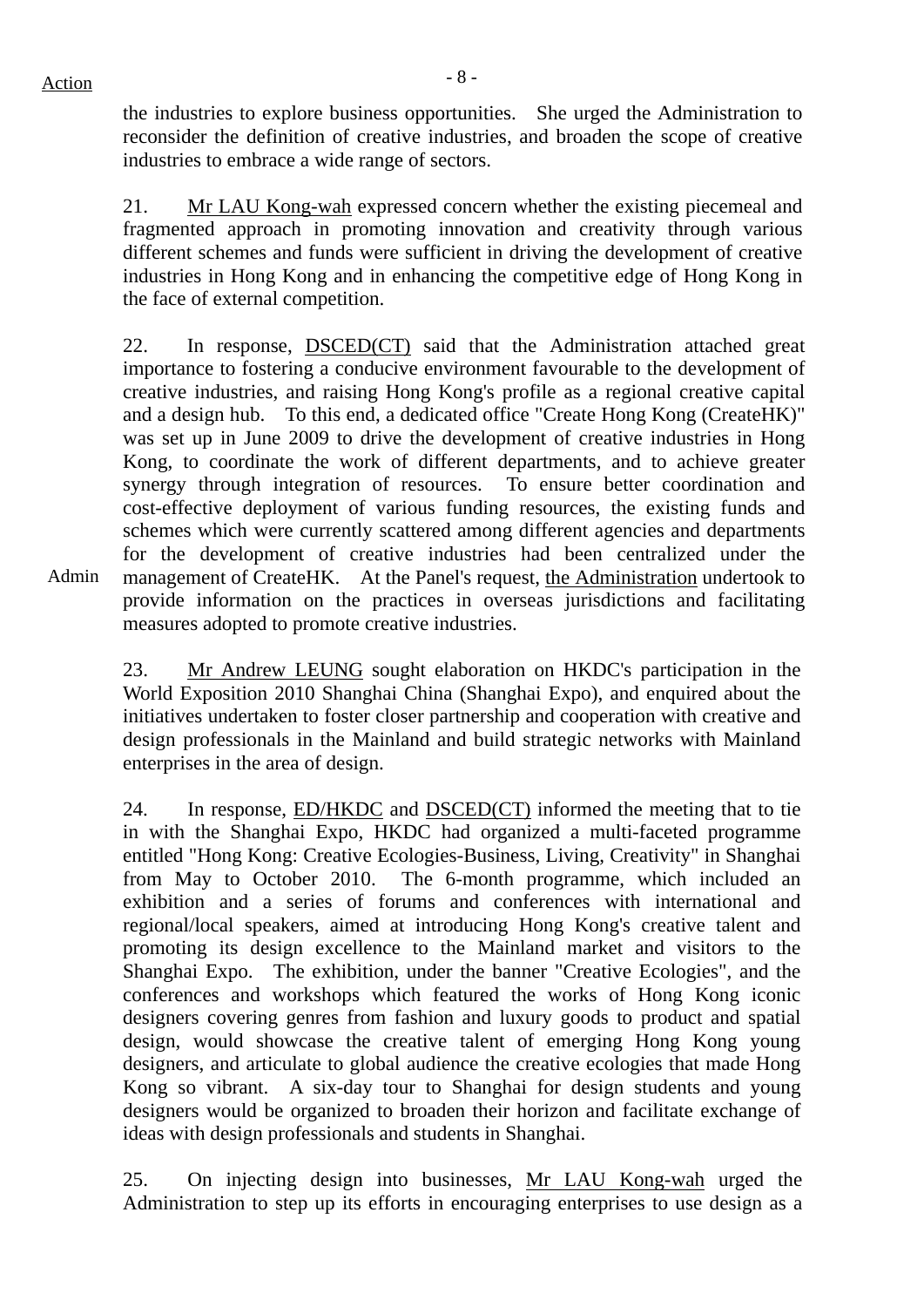value-enhancing tool in businesses, and transforming design activities into tradable deliverables, as well as promoting the use of Hong Kong design by Mainland enterprises, particularly those in the Pearl River Delta (PRD) region.

26. DSCED(CT) said that a "Hong Kong Design and Branding Seminar Series in the Pearl River Delta Region" had been organized to promote the engagement of Hong Kong companies with expertise in design and branding to assist Mainland enterprises to add value to their businesses. Programmes comprising forums, mini-exhibitions and business matching events were held in five Mainland cities in 2009. The 2010 series would be further extended to other cities.

27. On attracting overseas design talents and professionals to Hong Kong, the Chairman enquired about the number of overseas design companies that were attracted to establish business in Hong Kong over the past few years. He also urged the Administration to draw up key performance indicators to measure and evaluate the effectiveness of the promotion initiatives.

28. DSCED(CT) replied that the major initiatives of HKDC were mainly focused on assisting local design start-ups, enriching both novice and experienced designers' cultural awareness as well as business, entrepreneurial and professional skills. As regards performance indicators, ED/HKDC advised that HKDC was currently undertaking a research project on "A Study on Hong Kong Design Index" to develop and construct an index framework to measure the design performance of the design sector. The study would review the current dynamics of Hong Kong design industry, covering areas on design-related education, training and deployment of design in mainstream industrial or business process. A second-round consultation would be launched in summer and a report would be published upon completion of the study by the end of the year.

## *Finance and corporate governance of Hong Kong Design Centre*

29. Ms Emily LAU noted with concern the decline in sponsorship for the past few years and enquired about the reasons for the decline. DSCED(CT) said that the global financial tsunami and the outbreak of the H1N1 had brought about a decrease in cash sponsorship. The amount of sponsorship as set out in Annex 2 of the Administration's paper (CB(1)1843/09-10(03)) had not included the sponsorship in kind secured.

30. Ms Emily LAU expressed concern about the corporate governance of HKDC and enquired about the incidents of administrative irregularities and non-compliance in the operation of HKDC. ED/HKDC said that HKDC was mindful of the need to improve internal control and ensure compliance with proper operational procedures. In fact, he had made it a rule to review irregularities and follow up on non-compliance cases at his regular meetings with the staff. An outside audit firm had been appointed to execute an internal audit programme covering areas related to projects, finance and administration.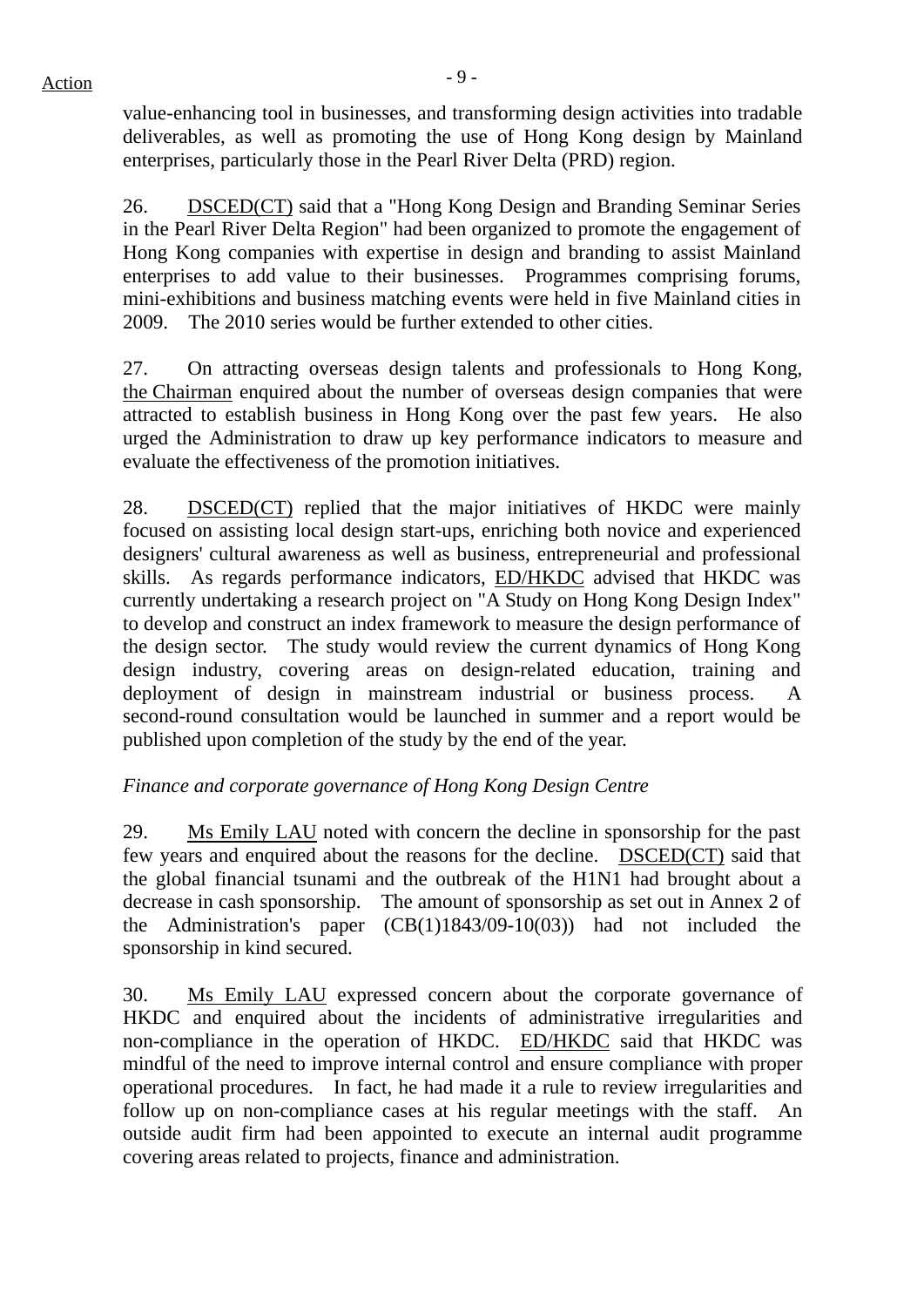### *Other concerns*

31. Mrs Regina IP commented that the design items for sale at the Design Gallery of the Hong Kong Trade Development Council (HKTDC) were mediocre and yet expensive. She called for closer cooperation between HKDC and HKTDC so that Hong Kong designers and artists could provide innovative and creative input to signature products to showcase Hong Kong's creative talent.

32. Ms Emily LAU said that creativity would flourish only in a free society where creative minds enjoyed the freedom of speech and expression. She expressed grave concern that self-censorship which pervaded the local community and the media alike would stifle creativity and innovation. DSCED said that there was no pre-censorship in the media and the Government was committed to upholding freedom of speech and expression which was the cornerstone of Hong Kong's success and was also a basic human right guaranteed by law. He added that visual arts and digital entertainment had been included in the secondary school curriculum. Courses on design, multi-media and technology were also offered at tertiary institutions to nurture local creative talents and foster a creative atmosphere.

## **V. Promoting the development of local creative industries**

| $(LC$ Paper No. $CB(1)1520/09-10(05)$ -- Administration's                                                                                                                                                                           | paper<br>on<br>consultation report on the future<br>operation of the Radio Television<br>Hong Kong (RTHK) and the new<br><b>RTHK Charter</b> |
|-------------------------------------------------------------------------------------------------------------------------------------------------------------------------------------------------------------------------------------|----------------------------------------------------------------------------------------------------------------------------------------------|
| LC Paper No. $CB(1)1843/09-10(05)$ -- Administration's paper<br>$($ issued on 7 May 2010)                                                                                                                                           | <sub>on</sub><br>promoting the development<br>of<br>creative industries                                                                      |
| LC Paper No. $CB(1)1843/09-10(06)$ -- Paper on promoting<br>(attached)                                                                                                                                                              | the<br>development of creative industries<br>prepared by the Legislative<br>Council Secretariat (background<br>brief)                        |
| LC Paper No. $CB(1)1870/09-10(02)$ -- Administration's paper<br>(Chinese version only)<br>(tabled at the meeting and creative industries (power-point)<br>subsequently issued via email on presentation materials))<br>14 May 2010) | <sub>on</sub><br>promoting the development of                                                                                                |

## Presentation by the Administration

33. With the aid of power-point, the Principle Assistant Secretary for Commerce and Economic Development (Communications and Technology)B (PAS (CT)B) briefed members on the work of the CreateHK and the relevant initiatives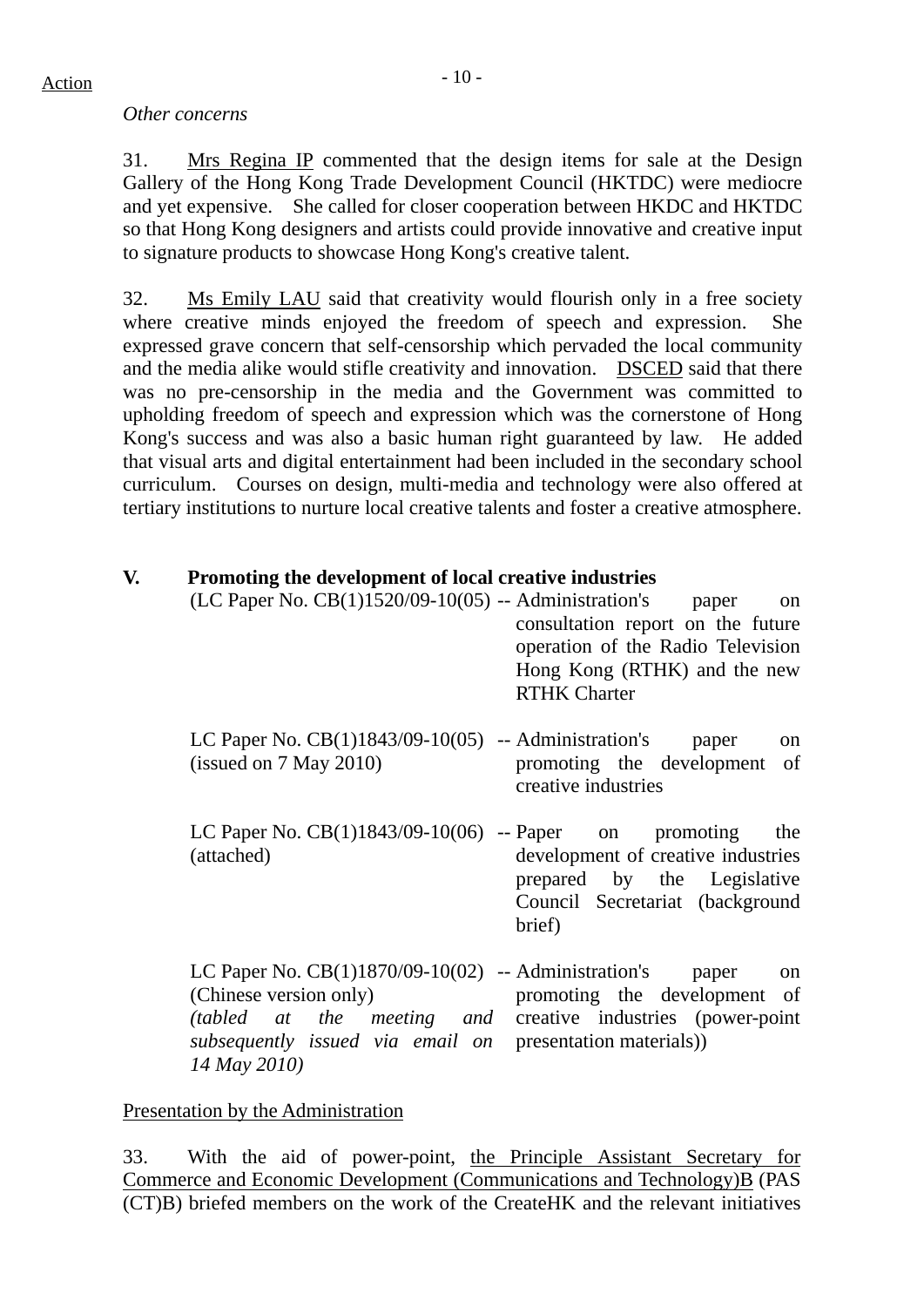taken by the Government to support local creative industries and develop a creative economy in Hong Kong under the seven strategic areas set out in the development strategy.

## *Promoting the development of creative industries*

34. Ms Emily LAU noted that quite a number of applications involving a substantial amount of money had been approved under the various funding schemes (i.e. the CreateSmart Initiative (CSI), the DesignSmart Initiative (DSI) and the Film Development Fund (FDF)) administered by CreateHK, and enquired about the details of the approved applications. Expressing concern about pre-censorship in vetting the applications, she asked about the vetting mechanism in place for the funding schemes.

35. In response, the Permanent Secretary for Commerce and Economic Development Communications and Technology) (PSCED(CT)) said that all the applications were considered and approved in accordance with the terms and conditions endorsed by the Finance Committee for the various schemes. On the FDF, DSCED(CT) said that there would be no vetting of the content of scripts of the film productions. Assessment would be mainly based on the commercial viability of the film project, soundness of the applicant, and reasonableness of the proposed budget, etc. Applications for financing small-to-medium budget film productions would be vetted by a vetting committee comprising members from the Film Development Council and co-opted members from the film and related industries experienced in film production and financing. Another vetting committee comprising representatives of the industries, academics, etc was also established to support CreateHK in assessing funding applications under the CSI. He added that a list of the approved projects under CSI since its inception was provided at Annex B to the Administration's paper (CB(1)1843/09-10(05)). Information on the projects and applications approved under the various funding schemes were available on the relevant websites easily accessible to the public. The Administration undertook to provide to members the relevant web links.

(*Post-meeting note*: The information provided by the Administration was issued to members vide LC Paper No. CB(1)2132/09-10(01) on 4 June 2010.)

36. Mr CHAN Kam-lam noted that at present, Hong Kong had 32 000 creative industry-related establishments with more than 176 000 practitioners working in the industries which made up around 5% share of Hong Kong's Gross Domestic Product. He urged the Administration to draw up, in the long run, benchmarking target on the economic and social benefits to be brought about by creative industries, design and innovation against which to assess and evaluate the effectiveness of the various initiatives. He also called for additional measures to assist start-ups in creative industries.

37. DSCED(CT) noted the suggestion and said that the Design Incubation Programme operating at the InnoCentre and the Cyberport's IncuTrain Programme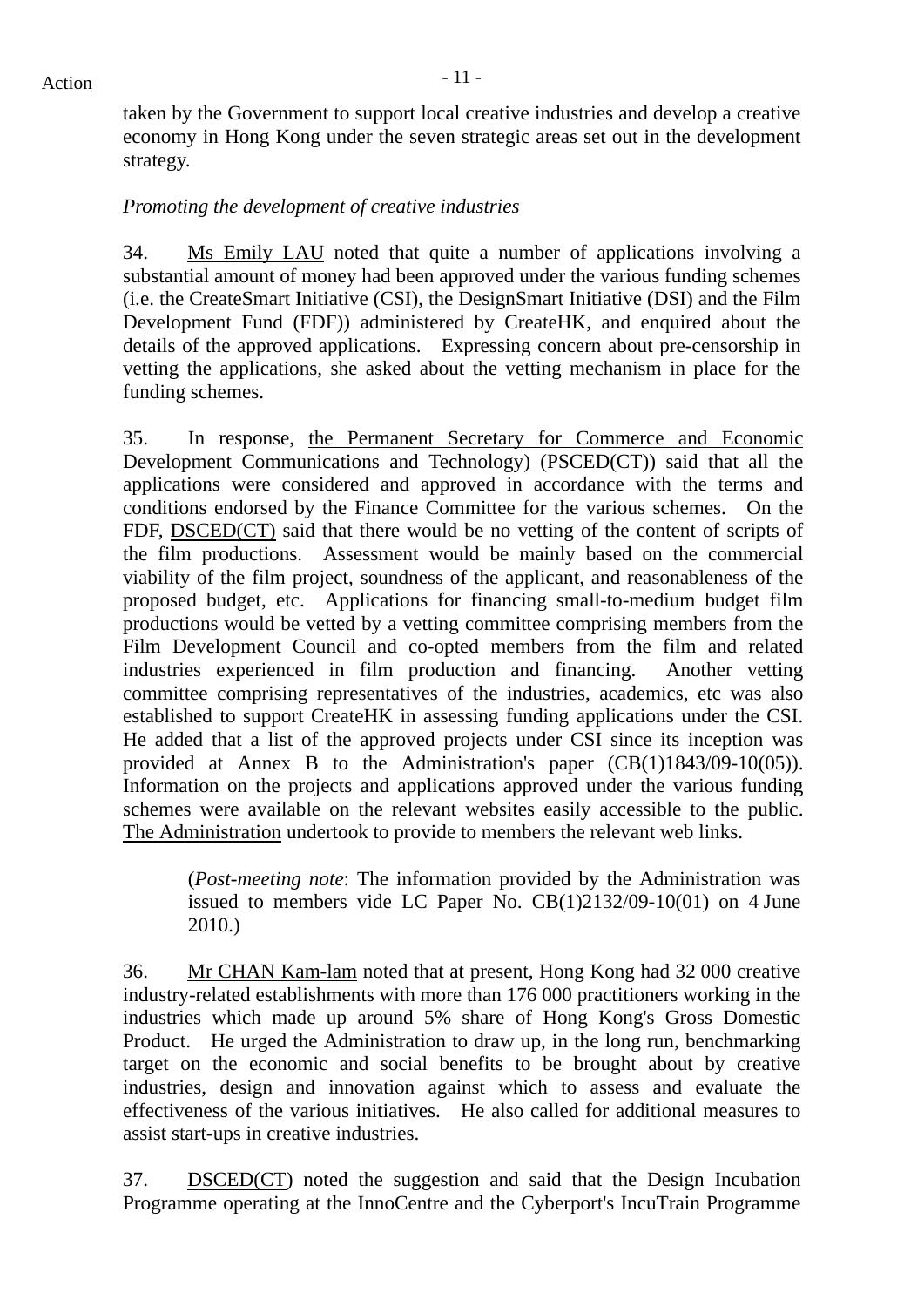$Action$ 

were programmes in place to assist start-ups in the design sector and digital entertainment industry. Under the two programmes, incubatees were provided with financial assistance to help cover part of the costs in office rental, operation, business promotion and development. Office space, access to specialized hardware and software facilities, business development advice, legal services and marketing support were also provided to incubatees at discounted rates.

38. Citing the success of Korea in leading the world's design in games as an example, Mr Andrew LEUNG said that in addition to financial assistance, Government policy and legislative support was vital in driving the development of creative industries.

39. Noting that some of the creative events set out in the annual calendar of creative events (Annex C of the Administration's paper (CB(1)1843/09-10(05)) were organized by HKTDC, Ms Emily LAU asked whether such events were sponsored under CSI. In reply, PSCED(CT) and DSCED(CT) said that while the events organized by HKTDC were not sponsored under the CSI, these events together with other CSI sponsored programmes were included in the annual calendar which aimed to set out all the creative events to be held in the year. PSCED(CT) said that continued efforts would be made to encourage and support the organizations of creative events in Hong Kong to further enrich the calendar and strengthen Hong Kong's position as the creative capital in Asia.

## *Nurturing creative human capital*

40. While noting that film and animation were included in the secondary school curriculum for visual arts, Mrs Regina IP expressed concern on whether the courses were of a standard recognized by overseas universities. She said that knowledge about culture, art, history and humanity subjects was important in laying a strong foundation for the development of creativity and innovation. She urged CEDB to work closely with the Education Bureau on integrating culture and creativity in the school curriculum. Concurring with Mrs IP, Ms Cyd HO said that mere technical and skill-based training was not sufficient and more should be done on the education front to nurture creative talents.

41. DSCED(CT) noted the suggestion and advised that apart from film and animation, there was a plan to further introduce creative elements of architecture and design into secondary school curriculum so as to expose secondary students to more creative elements to enhance their creative development. PSCED(CT) undertook that continued efforts would be made to foster a creative atmosphere and promote a culture of innovation and creativity within the community.

Admin 42. Ms Cyd HO enquired about the consultancy study commissioned by the Home Affairs Bureau whereby a set of some 40 indicators were identified to review the adequacy and effectiveness of the existing provision of public arts education in Hong Kong. At the Panel's request, the Administration undertook to provide information on the follow-up action taken by the Government in relation to the study, and the indicators that had been adopted/not adopted and the reasons thereof.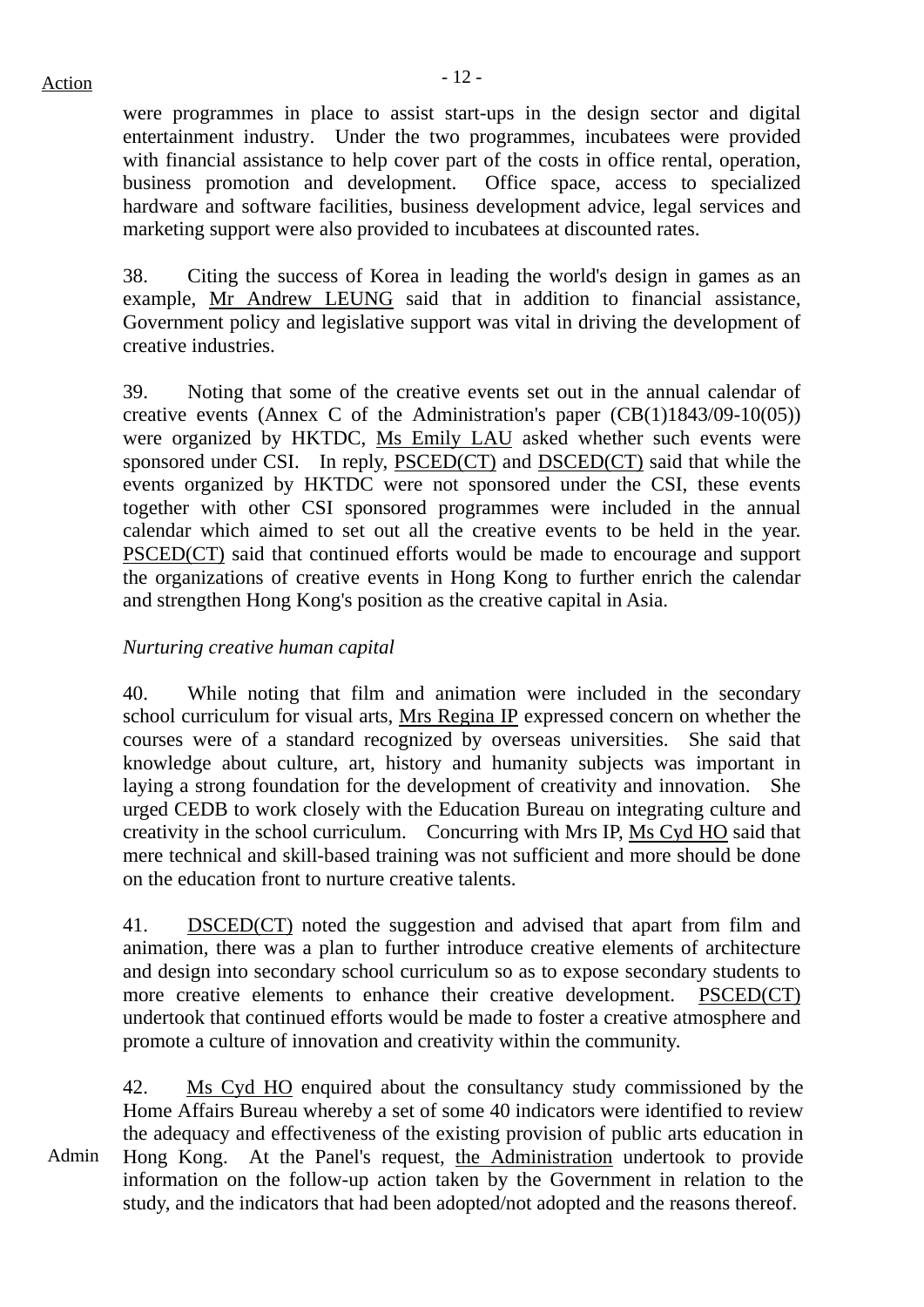# $Action$

## **VI. Progress update on E-Government development**

(LC Paper No.  $CB(1)1843/09-10(07)$  -- Administration's paper on progress update on E-Government development

| LC Paper No. $CB(1)1843/09-10(08)$ -- Paper |                                 |                             | on E-Government |  |  |
|---------------------------------------------|---------------------------------|-----------------------------|-----------------|--|--|
|                                             | programmes prepared by the      |                             |                 |  |  |
|                                             | Legislative Council Secretariat |                             |                 |  |  |
|                                             |                                 | (updated background brief)) |                 |  |  |

## Presentation by the Administration

43. At the invitation of the Chairman, PSCED(CT) briefed members on the latest progress on the implementation of E-government programme in the past year, and the forthcoming initiatives to encourage bureaux and departments to achieve their policy objectives or goals through adoption of information and communication technology (ICT).

## *Further development of GovHK*

44. Mrs Regina IP commended the GovHK, saying that the industry and public feedback on the revamped website was favourable. She sought elaboration on the future initiative in personalizing the website. In response, the Government Chief Information Officer (GCIO) said that the next stage of enhancement was to develop a personalized version of the website (MyGovHK) to enhance the user experience of GovHK and provide the services they need in a more efficient and effective manner. To make it easier for citizens to use the services that were most relevant to them, users would be provided with a personalized homepage in the language of their choice, e-alert and easy sign-on function to access different online public services via an integrated user account. Continued efforts would be made to enhance the personalization features progressively.

## *E-engagement*

45. While expressing support for the new initiative of post-linked email accounts which made the Government more accessible to the public, Mrs Regina IP was of the view that politically appointed principal officials should have a directly accessible personal email-account for engaging the public. GCIO said that different bureaux and departments, as well as individual government officials, had conducted a wide variety of e-engagement activities on different policy initiatives from time to time. The use of the different forms of e-engagement such as e-mail, Facebook, blogs, hosting dedicated websites and/or discussion forums was a matter of individual choice. Continued efforts would be made to encourage more personalized form of e-engagement, and promote different forms of e-engagement and social media tools to personalize the Government and make the Government more accessible to the public. PSCED(CT) added that the role of the Office of the Government Chief Information Officer was to provide technical advice and assistance to bureaux and departments on various forms of e-engagement and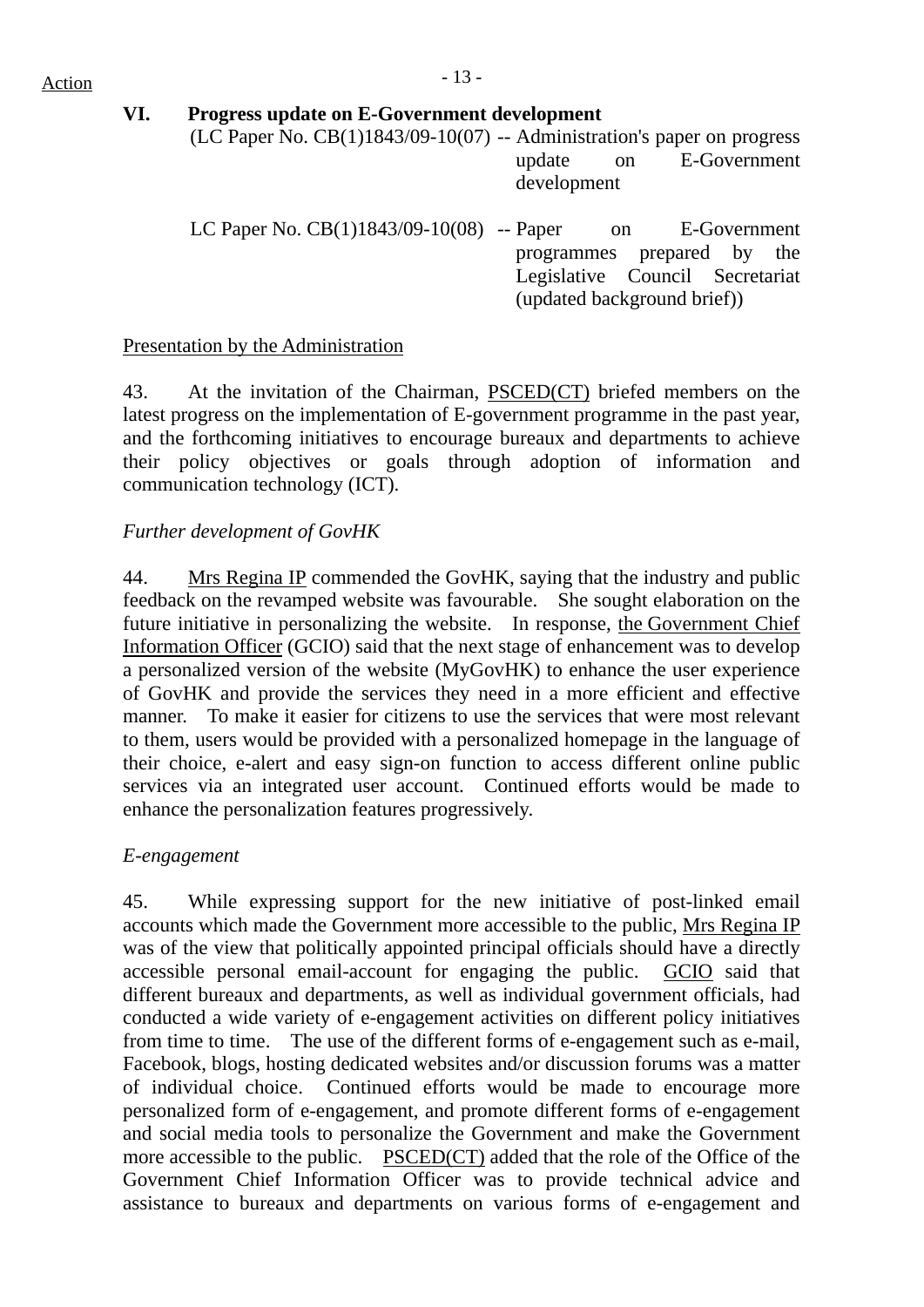social media tools available. It would ultimately be for the bureaux and departments concerned to choose the particular e-engagement activities that best suit their needs.

46. Ms Emily LAU commented that the three-hour Facebook session hosted by the Secretary for Transport and Housing to collect public views on the express rail link was too short and failed to adequately engage the public. GCIO said that while the experience showed that a limited session on the Facebook might not be able to meet the demand for engagement, it was nevertheless a step forward in experimenting with the use of Facebook for e-engagement. He added that while social media sites such as Facebook, Twitter, YouTube were popular, it was however necessary to balance the need to engage the public and the amount of time involved in the e-engagement process. The more common way was to establish discussion forums within the social media sites to provide the platform for discussion on policy initiatives and specific issues among stakeholders and for government officials to participate as a stakeholder from time to time.

47. In response to the Chairman's enquiry about the study on overseas practices on e-engagement, GCIO said that practices in the United States, United Kingdom, Australia and Singapore were examined and references would be drawn from practices applicable to Hong Kong. At the Chairman's request, the Administration undertook to report to the Panel the findings of the study.

## *E-government services for small and medium sized enterprises*

48. Mr WONG Ting-kwong noted that according to the survey on user satisfaction with different channels of government service delivery, a larger proportion of small and medium-sized enterprises (SMEs) had used the in-person channel (61%) and postal channel (47%) while a lower proportion had used Internet channel (50%) and phone (19%). He was concerned whether the relatively low usage of the Internet by SMEs was due to insufficient publicity to promote the awareness of the service, and the lack of technical know-how on the part of the SMEs. He also questioned whether the design of the Internet programme was user-friendly to SMEs. He urged the Administration to identify the barriers and address the problems accordingly. In response, GCIO said that some SMEs might prefer a more conventional operational model, such as keeping paper documents for record purpose. Action would be taken to review and discuss the survey findings with the relevant bureaux and departments to further enhance the E-government services and make the services more user-friendly.

## *Electronic Health record (eHR)*

49. Ms Emily LAU enquired about the progress of the development of the eHR Programme. She said that she was given to understand that the processing of health vouchers for the elderly had been held up as many medical practitioners were without computers. GCIO said that discussion was underway with the medical sector to encourage doctors' participation in the eHR system, and to provide incentives (such as lowering the cost of the programme software) and

Admin